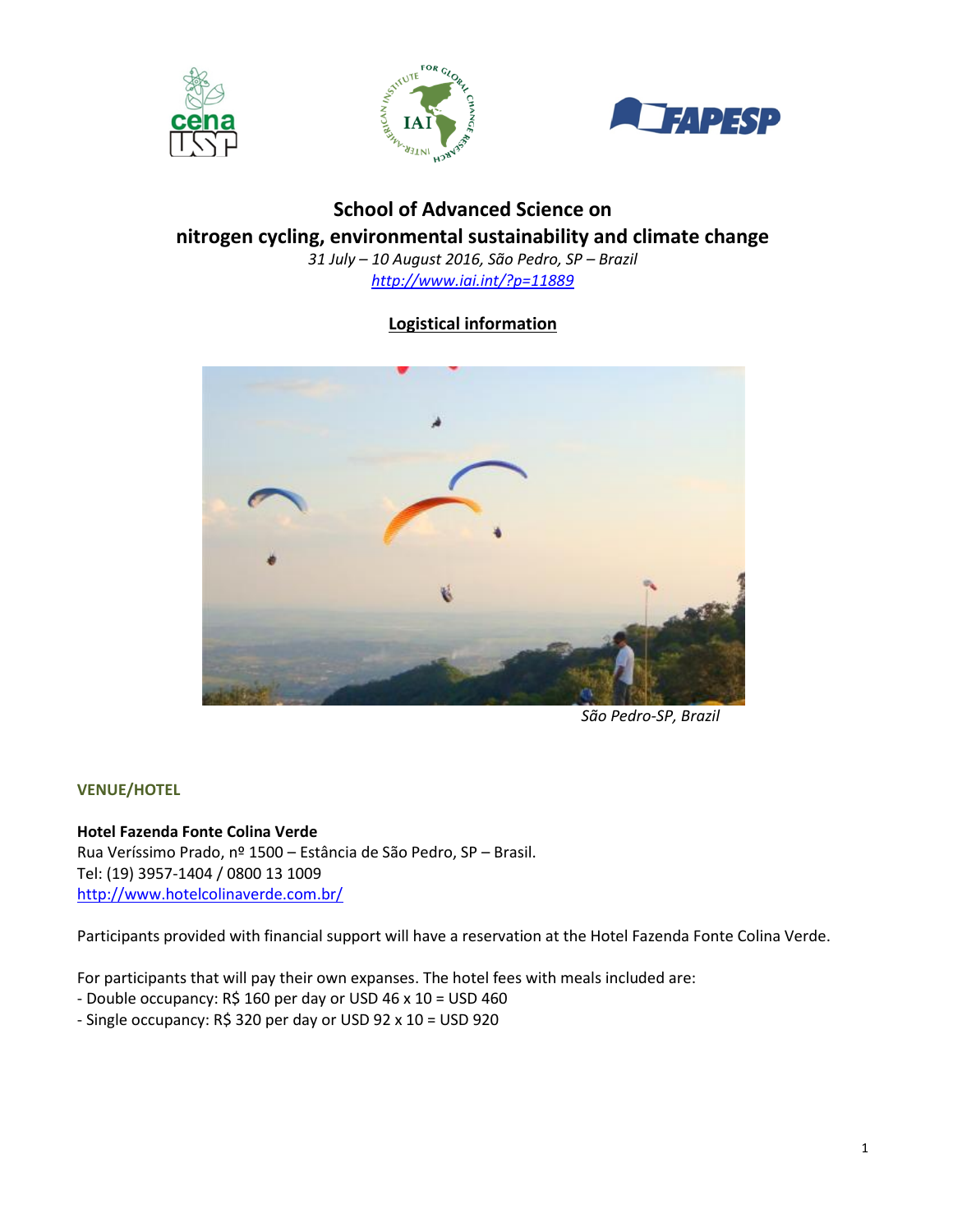#### **TRANSPORTATION**

There will be shuttle bus from São Paulo airport to São Pedro according to the message sent to you previously. However, if for some reason you miss your shuttle, below there is detail information how to reach our hotel from the airport. There are two routes that you may take. Read carefully.

# **FIRST ROUTE: GUARULHOS AIRPORT TO SÃO PAULO BUS STATION (TIETÊ) TO SÃO PEDRO**

# 1. AIRPORT TO BUS STATION (TIETÊ)

There is a shuttle service from the airport to São Paulo (Tietê) bus station.



This bus runs each 50 minutes, 24 h daily. It takes 40-50 minutes to the bus station and cost approximately R\$48 (USD 15).

Alternatively, you can get a taxi from the airport to the bus station. The taxi ride will cost approximately R\$80 (USD 25).

# 2. BUS STATION (TIETÊ) TO SÃO PEDRO

The bus station is huge. You have to find the **PIRACICABANA** bus line counter. See below a photo of the Piracicaba counter at the bus station.



Buy your ticket to the city of São Pedro that will cost approximately R\$40 (USD 13). The bus will take about three hours from São Paulo to São Pedro. The bus schedule is 08:30 – 11:10 – 11:20 – 13:30 – 15:30 – 19:30: - 21:30.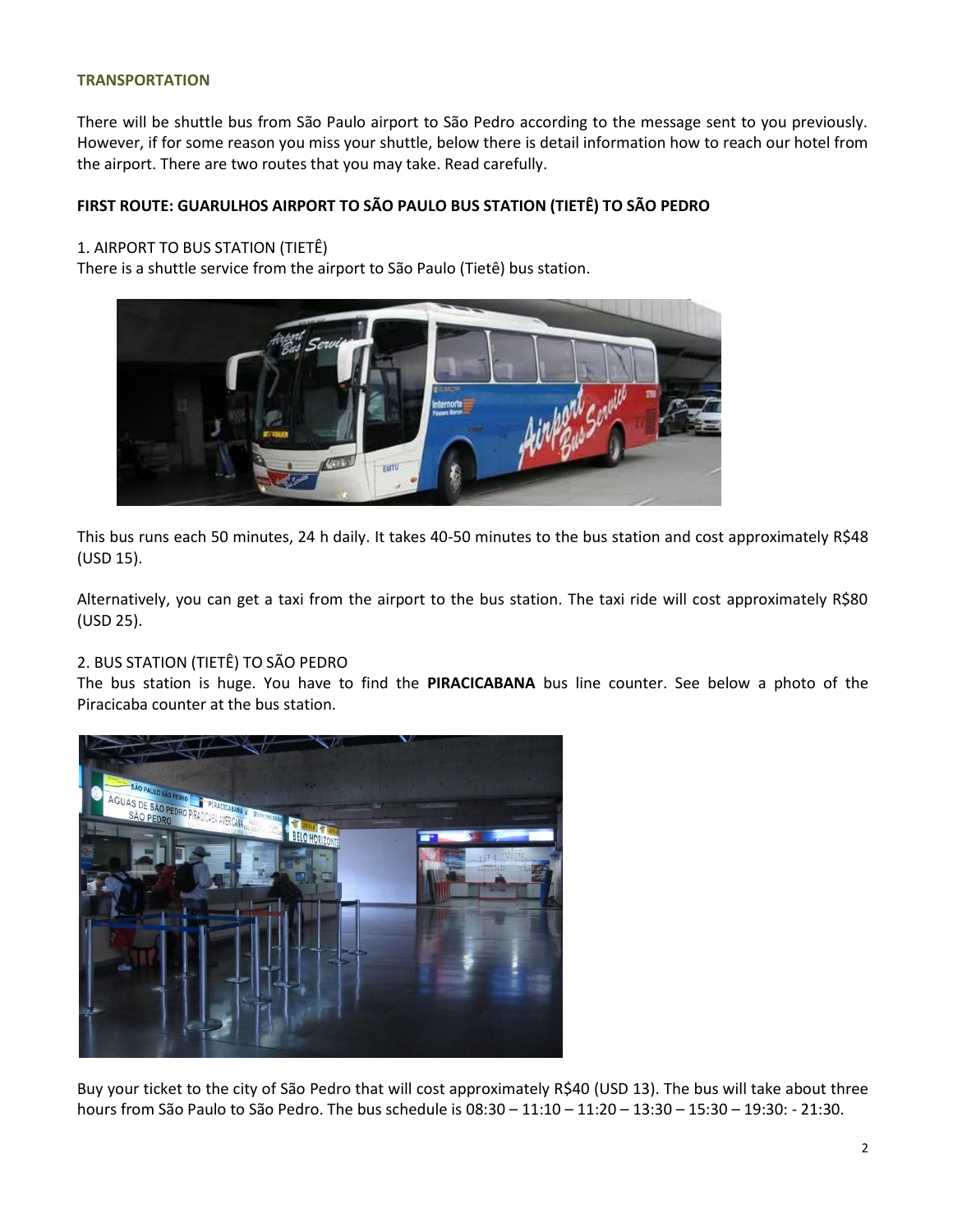Arriving in São Pedro, which is a small town (approximately 35.000 people), get a taxi to the Hotel Fonte Colina Verde. Address: Rua Veríssimo Prado, 1500 - Centro, São Pedro - SP, 13520-000. Telefone: +55 19 3481-9999.

# **SECOND ROUTE: GUARULHOS AIRPORT TO CAMPINAS BUS STATION TO PIRACICABA TO SÃO PEDRO**

There is a bus **(LIRA)** that leaves from the airport direct to the bus station of the city of Campinas (1.5 hours), avoiding the trip from the airport to São Paulo bus station (Tietê). The LIRA bus leaves from Terminal 2, wing D from 6h30 in the morning to midnight at two hours and it costs R\$54 (USD 17).

In Campinas bus station you take a bus to the city of Piracicaba, where the event coordinator, Luiz Antônio Martinelli, lives. The company is AVA and they have buses to Piracicaba every hour. It costs R\$34 (USD 10).

In Piracicaba bus station you take a bus to the city of São Pedro. The name of the bus company is PIRACEMA. You can catch a bus each half hour. It costs R\$15 (USD 5).

Arriving in São Pedro, which is a small town (approximately 35.000 people), get a taxi to the Hotel Fonte Colina Verde. Address: Rua Veríssimo Prado, 1500 - Centro, São Pedro - SP, 13520-000. Telefone: +55 19 3481-9999.

#### **CONTACT**

Any emergency you can contact by phone or WhatsApp Luiz Antônio Martinelli +55 19 99600.2120 or Mariana Toledo +55 12 99187.7893.

# **CURRENCY**

The local currency used in Brazil is Real. You can exchange money at the airport.

Credit cards are usually accepted in Brazil, specially Visa and Mastercard. Nevertheless, it is always useful to carry some cash if you need to purchase small items or if you want to buy local handicrafts in the street markets.

# **WEATHER/ TEMPERATURE**

The average temperature in July and August is between 20°C.

#### **ELECTRICITY/ PLUG**

The voltage in São Pedro is 110 volts. The plug used in Brazil is quite unique, but the hotel will provide adapters.